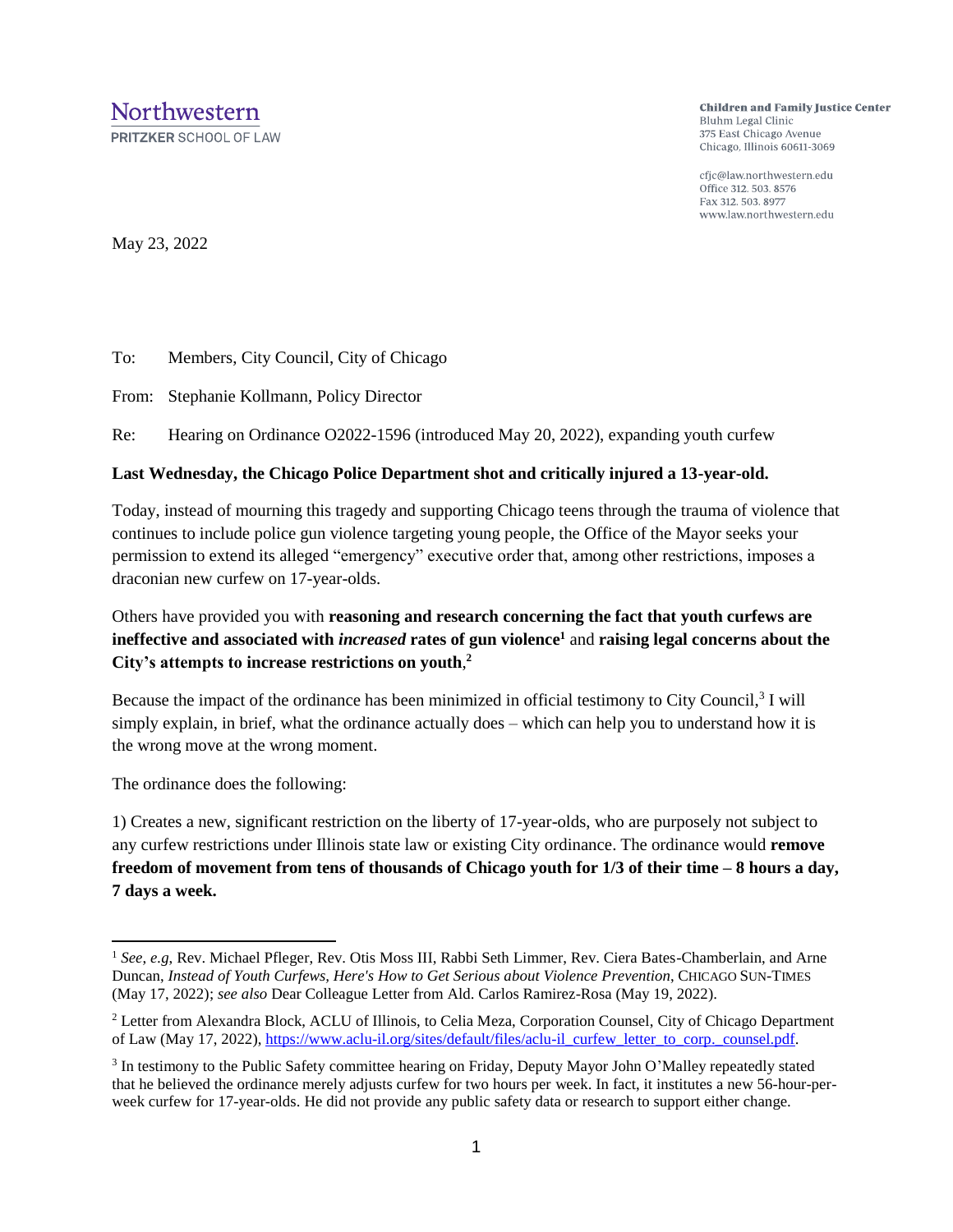**Children and Family Justice Center** Bluhm Legal Clinic 375 East Chicago Avenue Chicago, Illinois 60611-3069

cfjc@law.northwestern.edu Office 312. 503. 8576 Fax 312, 503, 8977 www.law.northwestern.edu

4

2) Increases restrictions on youth 12-16 by setting curfew an hour earlier on the weekend, effectively **removing their legal ability to attend weekend events like the Navy Pier fireworks, even if accompanied by a grandparent** or other responsible adult other than their legal guardian;

3) Adds a "Lolla Loophole" that affords greater freedom to suburban teens who can afford \$125+ for a one-day concert ticket than to Chicago teens merely sitting on a park or diner bench with their friends, which carries **harmful, destabilizing messages to Chicago's youth about who public space in the city is intended to serve**.



Alcohol-related ED visits at Chicago hospitals, patient ages 13-18, 2015

4) Contradicts official violence reduction policy. In 2020, Mayor Lightfoot issued the City of Chicago's first significant violence reduction plan. It very **reasonably does not encourage more police engagement with youth<sup>5</sup> as a public safety goal**:

<sup>4</sup> Emily C.Z. Roben, I. Allie Hurst, Mark Adler, *One Hospital's Experience With an Annual Surge of Intoxicated Teens*, 18 CLINICAL PEDIATRIC EMERGENCY MEDICINE 2 (2017) at 145.

<sup>&</sup>lt;sup>5</sup> In testimony to the Public Safety committee, the Chicago Police Department repeatedly emphasized its ability to increase stops and other contact with otherwise law-abiding youth as the main objective of the curfew expansion.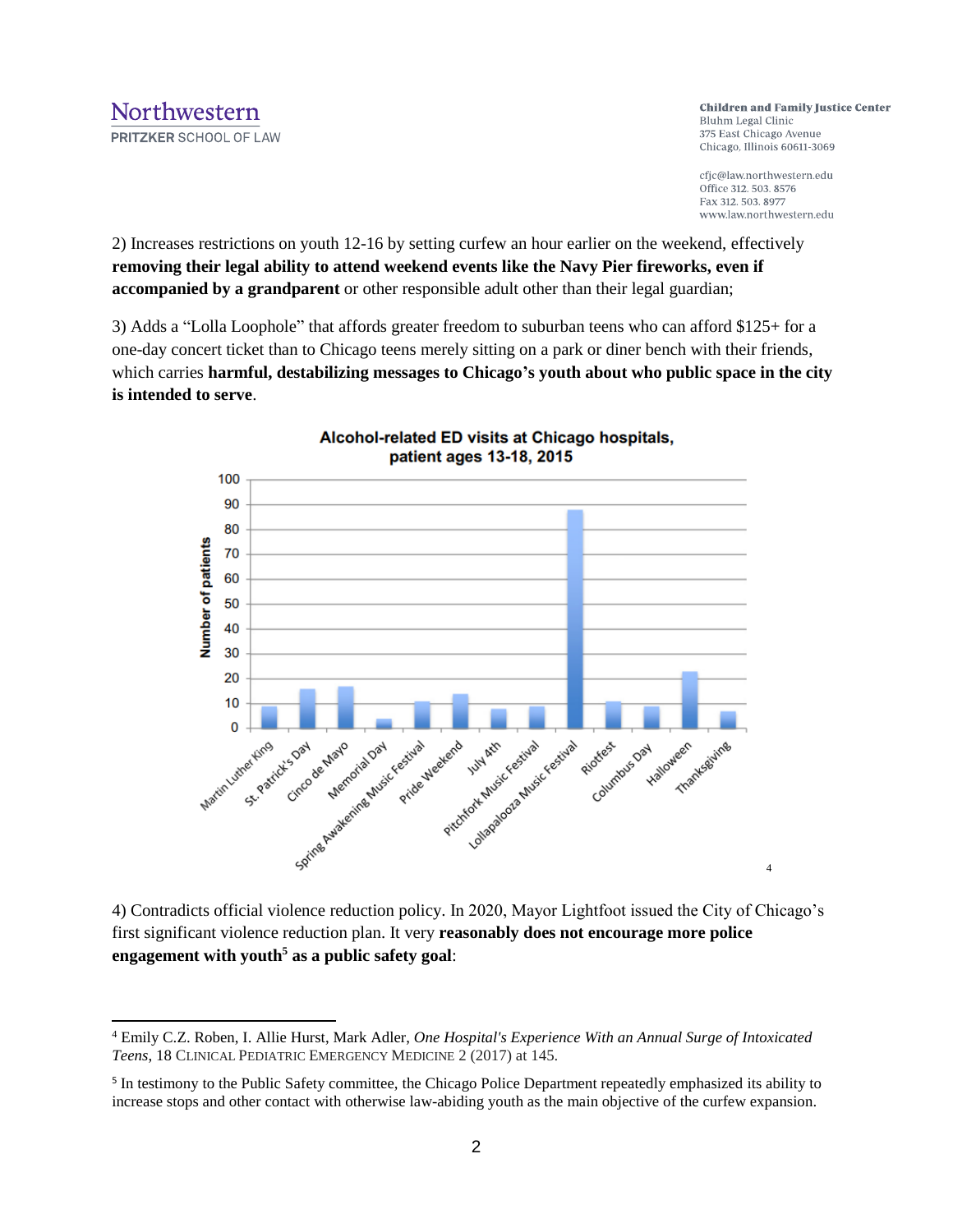## **Children and Family Justice Center** Bluhm Legal Clinic 375 East Chicago Avenue Chicago, Illinois 60611-3069

cfjc@law.northwestern.edu Office 312. 503. 8576 Fax 312, 503, 8977 www.law.northwestern.edu

## **"Criminal Justice System Involvement can Increase Risk for Violence**

Exposure to violence and the criminal justice system can be sources of trauma. … [E]vidence indicates that **contact with the justice system can be associated with pervasive negative outcomes and future violence involvement, particularly among young people**. … Even with a decrease in arrests and the use of diversion practices, **young people living in communities in Chicago's West and South sides are more likely to be exposed to community violence and the criminal justice system, both of which can be a source of trauma**. … Therefore, **reducing the footprint of the justice system and employing prevention strategies are critical** to combat lasting negative effects on youth…"<sup>6</sup>



In contrast to the violence reduction plan and against the advice of members of the Violence Prevention Planning Committee and Research Advisory Council Participating Organizations, the proposed curfew ordinance will **increase intrusive physical contact from police officers against teenagers who are not suspected of being engaged in any other municipal or criminal violation.** By raising the curfew age, **police will also increase stops of young adults violating no law at all** based on officer's impression that they look younger than 18.

5) Extends the destructive rhetorical attacks on Chicago youth. In the past few years, political rhetoric, amplified by media coverage, has been increasing the average Chicago resident's fear and anger at teenagers. Meanwhile, **arrests of youth for crime, including violent crimes, have continued to decline overall. Increased fear of youth leads to increased violence against youth, including police violence against youth.** The City of Chicago

<sup>6</sup> CITY OF CHICAGO, OUR CITY, OUR SAFETY: A COMPREHENSIVE PLAN TO REDUCE VIOLENCE IN CHICAGO (2020), https://www.chicago.gov/content/dam/city/sites/public-safety-and-violencreduction/pdfs/OurCityOurSafety.pdf.